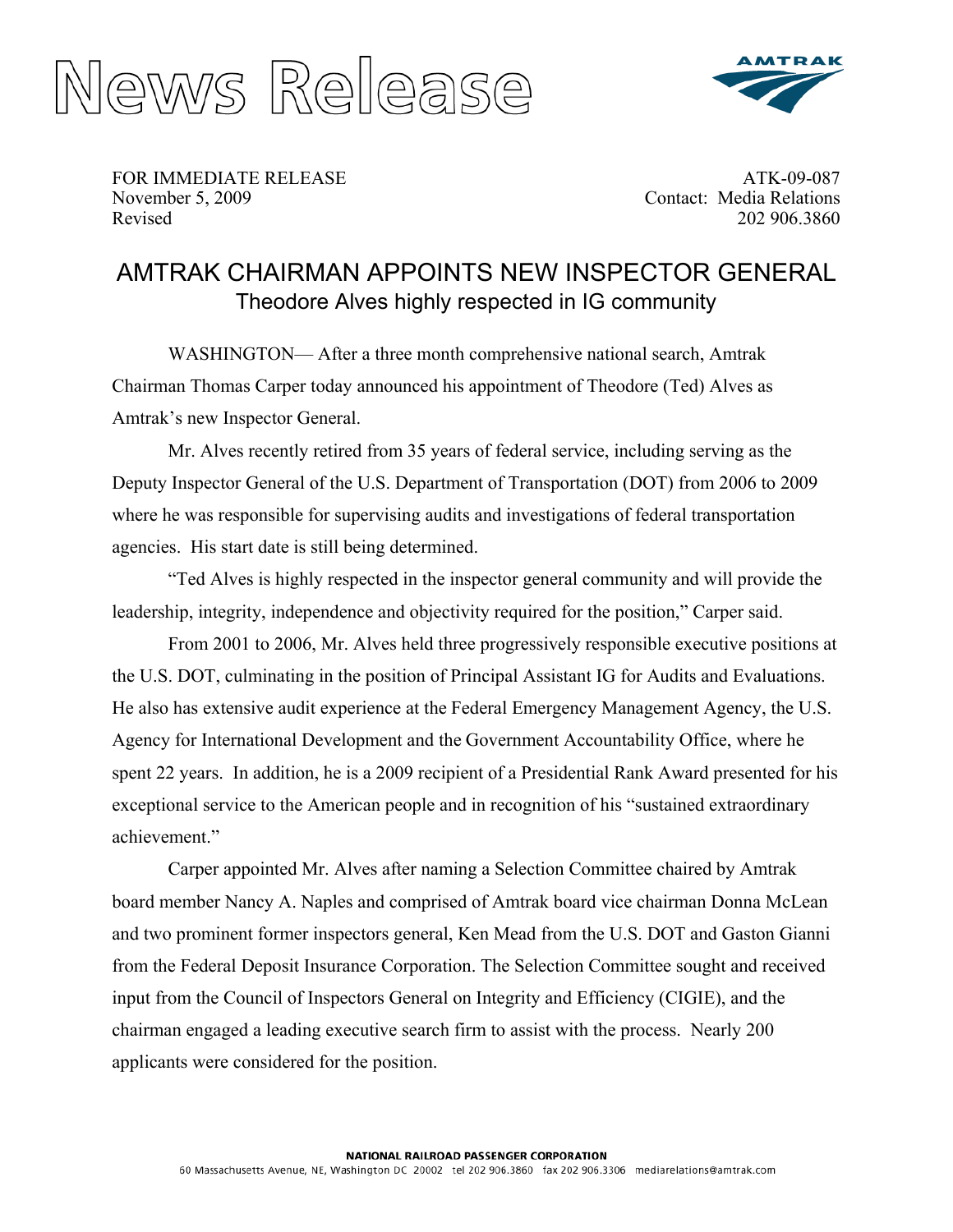Carper said he is eager for Mr. Alves to begin his work leading the team of professionals at Amtrak's Office of Inspector General.

## **About Amtrak**

As the nation's intercity passenger rail operator, Amtrak connects America in safer, greener and healthier ways. Last fiscal year (FY 2009), the railroad carried 27.2 million passengers, making it the second-best year in the company's history. With 21,000 route miles in 46 states, the District of Columbia and three Canadian provinces, Amtrak operates more than 300 trains each day—at speeds up to 150 mph—to more than 500 destinations. Amtrak also is the operator of choice for state-supported corridor services in 15 states and for four commuter rail agencies. Visit [Amtrak.com](http://www.amtrak.com/servlet/ContentServer?pagename=Amtrak/HomePage) or call 800-USA-RAIL for schedules, fares and more information.

# # #